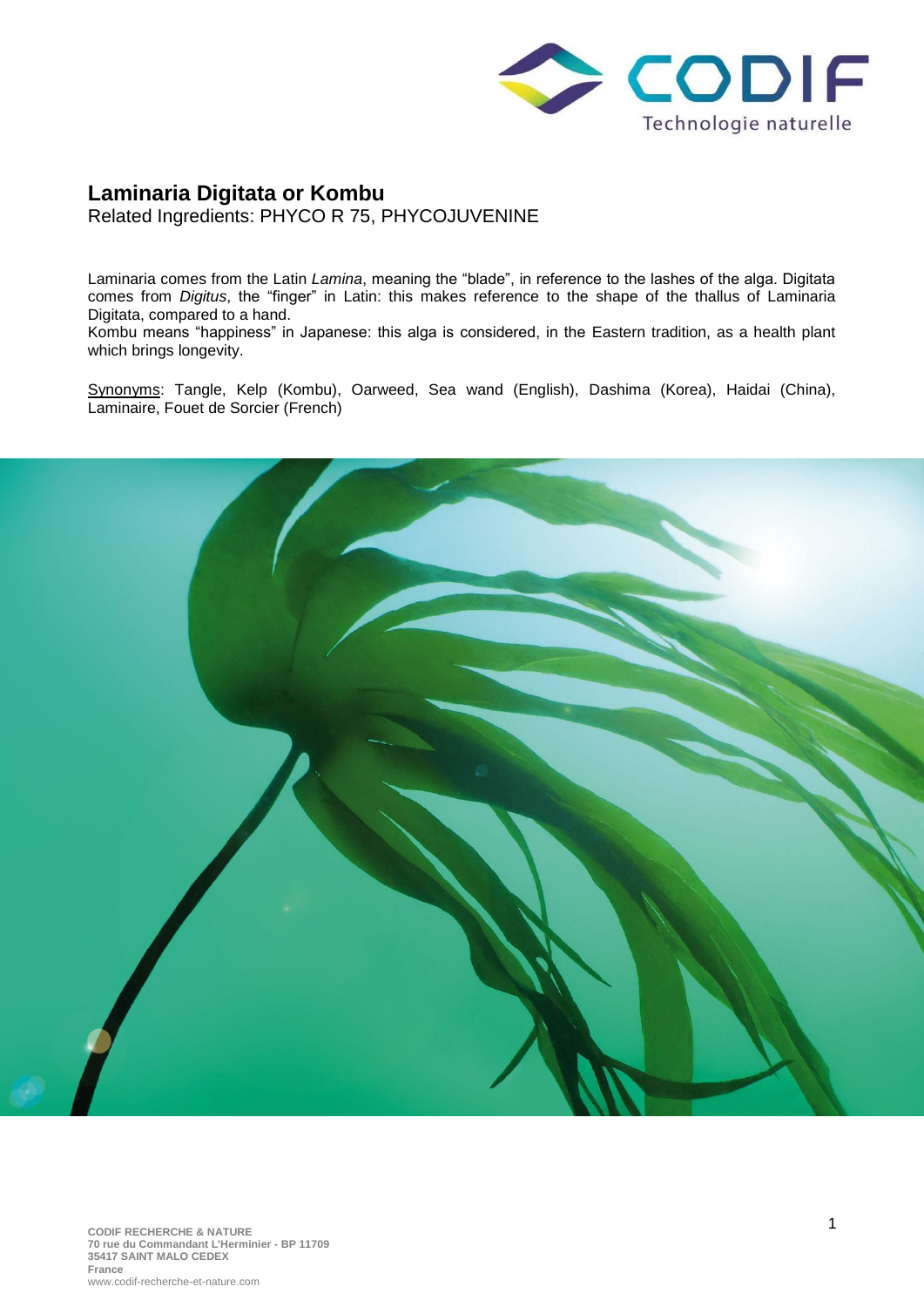# **BOTANICAL**

#### Botanical Family: Laminariaceae

*Laminaria digitata* is a large, tough, glossy kelp, which can grow from 1 to 3 meters in size, and up to 4 meters in optimum conditions. Its color ranges from dark brown to golden brown to olive brown to olive green.

The broad frond or blade is large, lacks a midrib, and is shaped like the palm of a hand with a number of more or less regular finger-like segments (hence the Latin name for this seaweed).

The number of frond digits extends almost to the base of the frond, and vary with amount of exposure. In shelter these are few and short, but with increasing exposure, they are more numerous (up to 10 or 12). The length of the frond varies with season, age of plant and location, and can reach lengths of 1 to 1.5 meters in suitable conditions.

The smooth and flexible stipe (stem, or stalk) is oval in cross-section, can be 3 to 4 centimeters in diameter, smooth, flexible, non-sticky, and is usually free of epiphytes, although old stipes which have become slightly roughened may support a few epiphytes, particularly *[Palmaria palmata](https://seaweedindustry.com/seaweed/type/palmaria-palmata)*.

*Laminaria digitata* attaches to anchor stones and rocky substrates by freely branched haptera, which spread out to form a shallow dome-shaped, claw-like holdfast. The spreading root-like protrusions are called rhizoids.



#### **BIOTOPE**

This perennial species lives for 3 to 6 years, and in some cases reaches 10 years. *Laminaria digitata* grows more slowly from late summer to January, and then experiences rapid growth from February through July. It is one of the deepest growing edible seaweeds, and may only be accessible a few days out of every month on the lowest new and full moon tides.

*Laminaria digitata* is found in rock pools and attached to rocks, bedrock or other suitable hard substrata in the lower intertidal and subtidal or sublittoral fringe, down to a maximum depth of 20 meters in clear waters. It can be found higher up on the shore in areas of intense wave action.

The *Kombu* clings to the rocks as the full force of the ocean flows through its fingers in heavy waves, swells, and surf, and flourishes in moderately exposed areas or at sites with strong water currents. With its flexible stipe and deeply divided blade, it is well adapted to fast, turbulent water flow and multidirectional forces.

In the upper sublittoral, this alga grows in masses and forms extended uniform kelp beds or meadows. When it does become occasionally exposed at extreme low tide, it lies flat on the seabed with the uppermost blades covering the lower ones, protecting them against desiccation from wind and sun.

The extension of *Laminaria digitata* beds into greater depths of the mid-sublittoral zone is restricted by the occurrence of *[Laminaria hyperborea](https://seaweedindustry.com/seaweed/type/laminaria-hyperborea)*, thus *Laminaria digitata* can often be found as a belt above *[Laminaria](https://seaweedindustry.com/seaweed/type/laminaria-hyperborea)  [hyperborea](https://seaweedindustry.com/seaweed/type/laminaria-hyperborea)*. Its distribution is also limited by salinity, wave exposure, temperature, desiccation and general stress.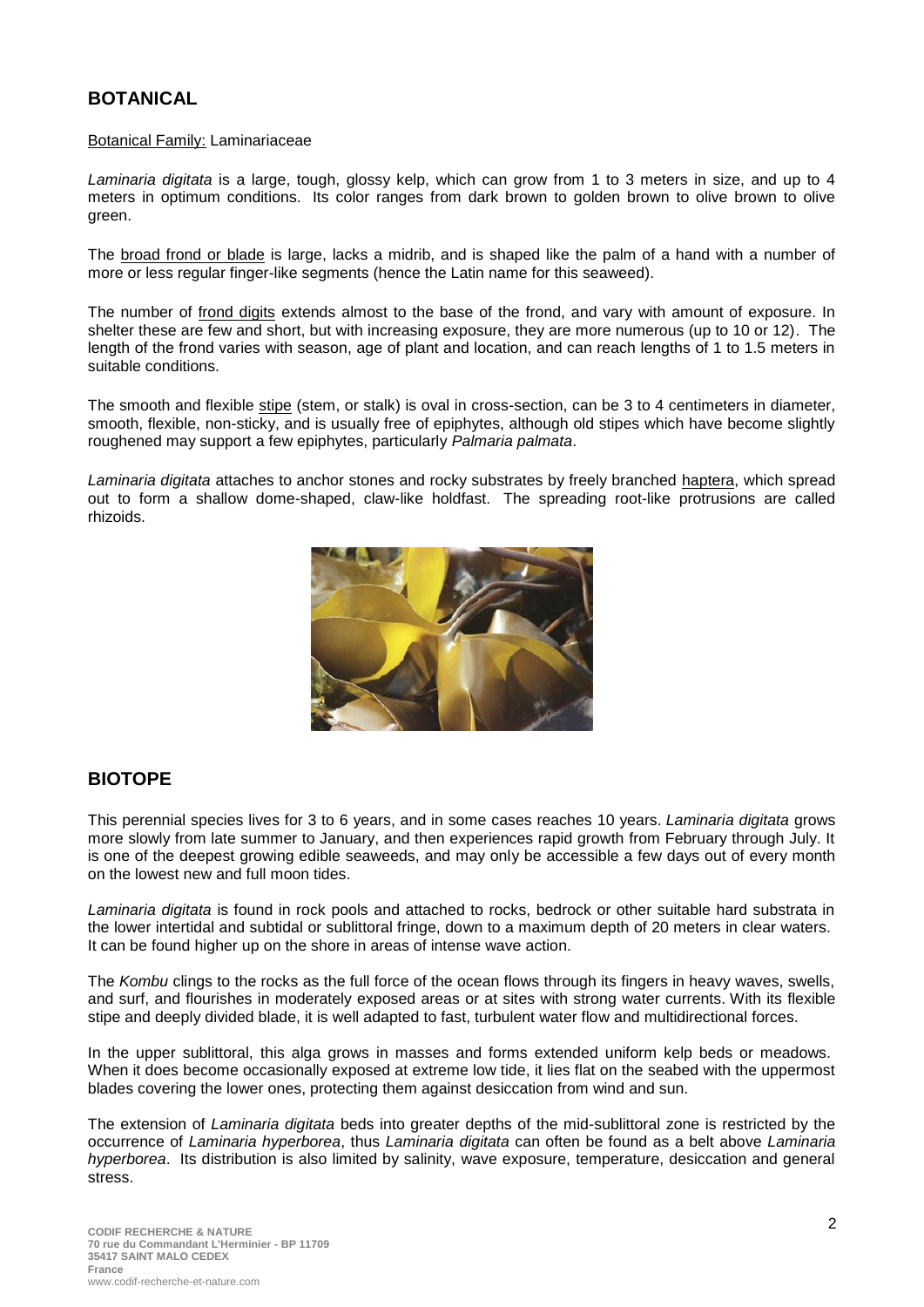## **HISTORY**

The earliest written record of *Kombu* appeared in **Shoku Nihongi** (text about Japanese history, following the Chronicles of Japan) in 797 as a gift and tax from the **Tōhoku Region**, North-East region of Japan. Its use is believed to have begun much earlier, probably dating back to the **Jōmon period**, one of the fourteenth traditional subdivisions of Japanese history covering the period from tenth millennium before J.-C. However, as it easily decomposes, no archaeological evidence can be found.

During the **Muromachi period**, between 1336 and 1573, a newly developed drying technique allowed *Kombu* to be stored for more than a few days, and *Kombu* became an important export from the Tōhoku area.

By the **Edo period**, between 1600 and around 1868, as **Hokkaidō** was colonized and shipment routes were organized, the use of *Kombu* became widespread throughout Japan. Traditional Okinawan cuisine relies heavily on *Kombu* as a part of the diet; this practice began in the Edo period. Okinawa uses more *Kombu* per household than any other prefecture. In the 20<sup>th</sup> century, a way to cultivate *Kombu* was discovered and it became cheap and readily available.

*Kombu seaweed* from Hokkaido has long been distributed around the country as an important commercial commodity. *Kombu* harvested in Hokkaido was transported by ship in earlier times, moving westward along the Japanese Sea cost to Osaka, which has been a commercial center since those days. For this reason, *Kombu* wholesalers and processors are mainly found in or around Osaka. The route that *Kombu* took from Hokkaido to its destination is called the **Kombu Road**. It extended as far as China via Okinawa.



*The Kombu Road*

In 1867 the word "*Kombu*" first appeared in an English-language publication - "A Japanese and English Dictionary," by James Curtis Hepburn (American physician, 1815-1911).

*Sources*: *[www.eol.org](http://www.eol.org/)* / *[www.kurakonusa.com](http://www.kurakonusa.com/)*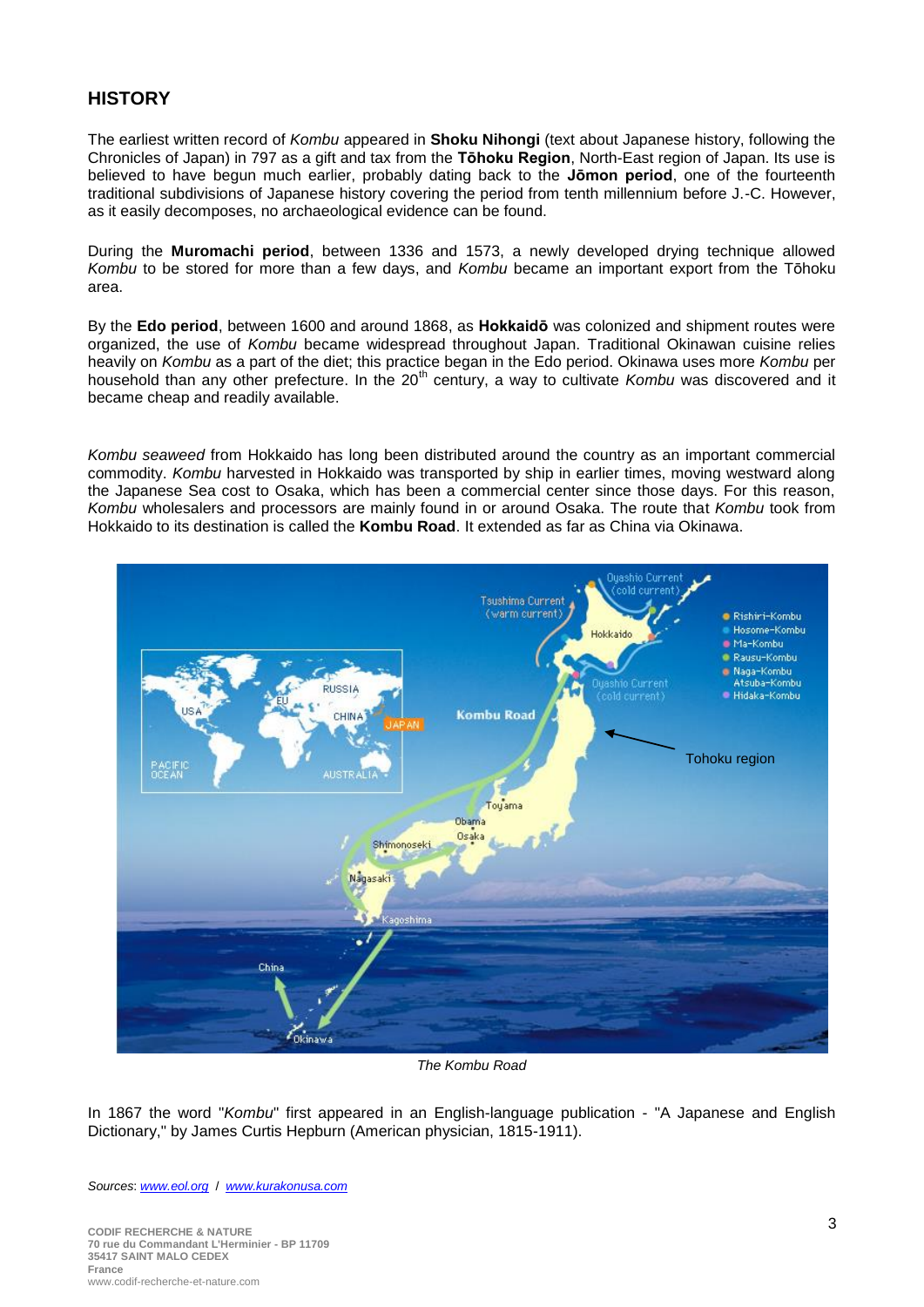#### **GEOGRAPHICAL DISTRIBUTION**

*Kombu* can be found in Pacific and North-Antarctic Oceans: in Japan, Russia, China, Tasmanian Islands, Australia, or South Africa. Most of Japan's *Kombu* is harvested in Hokkaido, accounting for around 90% of all production.

*Laminaria digitata* is also found in North Atlantic and Arctic-cold-temperate Oceans. It is found along both coasts of the English Channel; the southernmost occurrence of this species in European waters is on the southern coasts of Brittany. This alga grows along most coasts of Britain and Ireland, and along the North Sea coasts of Scandinavia. It is also present in Iceland, the Faeroes, southern Greenland, the eastern coasts of North America (Cape Cod), and as far as Canada.

## **TRADITIONAL USES**

Economically, *Laminaria digitata* has primarily been used as a source of algin. This alga*,* both harvested and collected from the shore, was also traditionally used as an agricultural fertilizer or surface cleanser. In the  $18<sup>th</sup>$  century it was burnt to extract the potash it contained for use in the glass industry. In the 19<sup>th</sup> and 20<sup>th</sup> centuries it was used for the extraction of iodine. Both these uses died out when cheaper sources for these products became available.

## **DIETARY USES**

*Laminaria digitata* contains minerals, vitamins and trace elements, making it an excellent food product. These include iodine, calcium, potassium, iron, carotene, alginic acid, laminaran, mannitol, protein, carotene, niacin, phosphorus, the B complex vitamins, vitamin C and many other trace elements.

*Kombu* is also a good source of glutamic acid, an amino acid responsible for umami, the Japanese word used for one of the five basic tastes in addition to salt, sweet, sour, and bitter, identified in 1908.

That's why this alga is extensively used in Japanese and Chinese food, particularly to make dashi, a soup stock.

#### It can also be eaten:

- as a sea vegetable: snacks, flavoring and seasoning, slaw, - with vegetables such as beans and lentils, which enables to accelerate their cooking time, and improve their digestibility, - fresh in sashimi or sushi,
- as a dried shred (*boro kombu* or *shiraga kombu*),

- sliced to make tsukudani (*kombu* simmered in soy sauce and mirin),

- pickled in vinegar (*su kombu*),
- in flakes or powder,
- in nutritional supplements and energy drinks, etc.





*On the left: Tsukudani; on the right: Sushi*